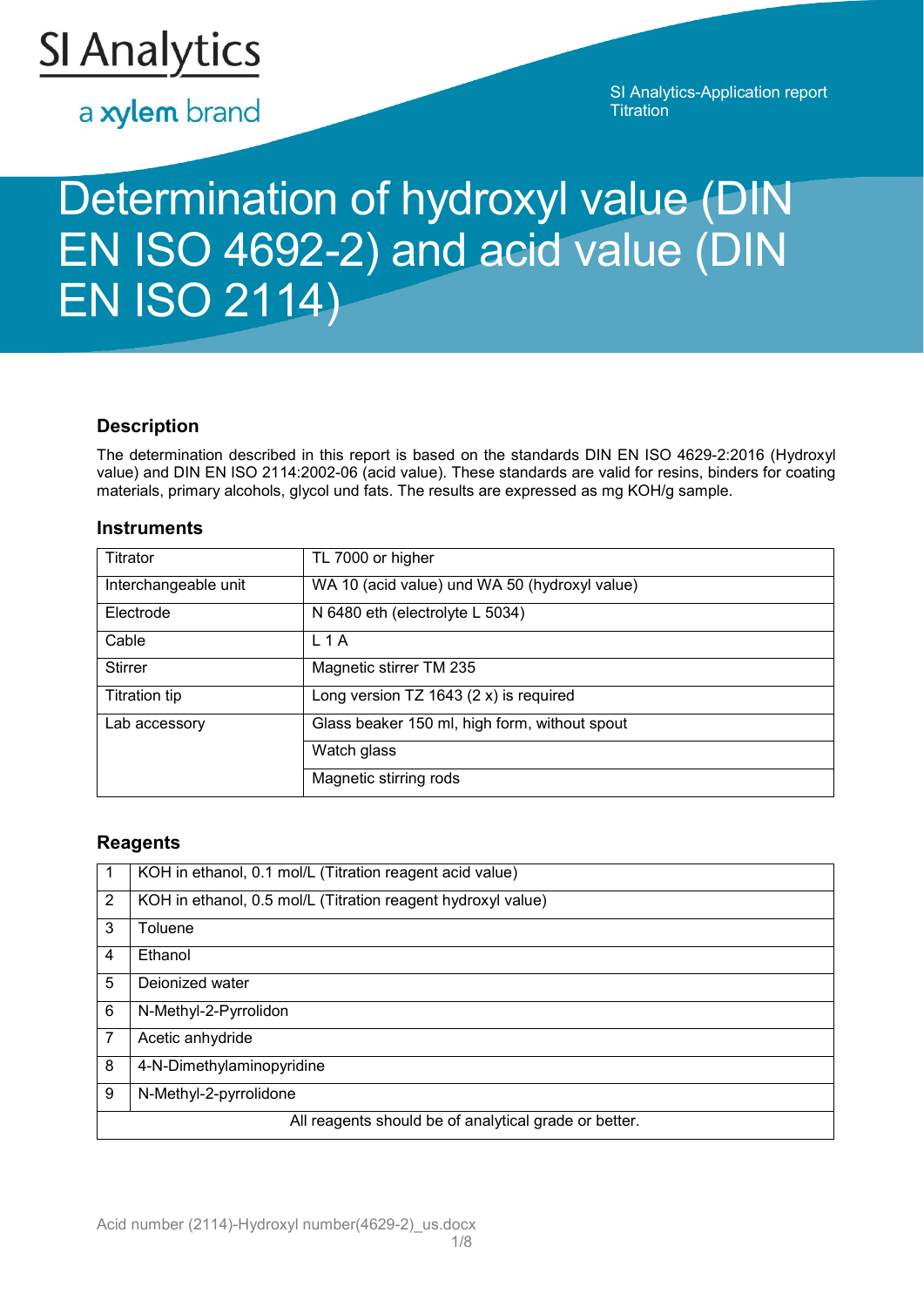# **Titration procedure**

## **Reagents**

## Acid value

For the solvent mix 2 parts of toluene with one part of ethanol.

#### Hydroxyl value

#### Acetylation reagent

500 ml of N-Methyl-2-pyrrolidone are given into a 1000 ml volumetric flask. 110 ml of acetic anhydride are gently added and mixed. Afterwards the flask is filled up to the mark with N-Methyl-2-pyrrolidone. The solution is stored in an amber bottle.

#### Catalyst solution

25 g of 4-N-Dimethylaminopyridine are dissolved in 2.5 L of N-Methyl-2-pyrrolidone. The solution is stored in an amber bottle.

#### **Sample preparation**

#### Acid value

The sample is weight in into a 150 ml beaker. The amount of sample weight is adjusted to the expected acid value.

| Expected acid value | Sample weight [g] |
|---------------------|-------------------|
| $0 - 5$             | ≥16               |
| $5 - 10$            |                   |
| $10 - 25$           |                   |
| $25 - 50$           |                   |
| $50 - 100$          |                   |
| >100                |                   |

To the sample 50 ml of solvent is added. If the sample does not dissolve completely while stirring 25 ml of a solubilizing agent like acetone or chloroform might be added. After dissolving the titration can be started.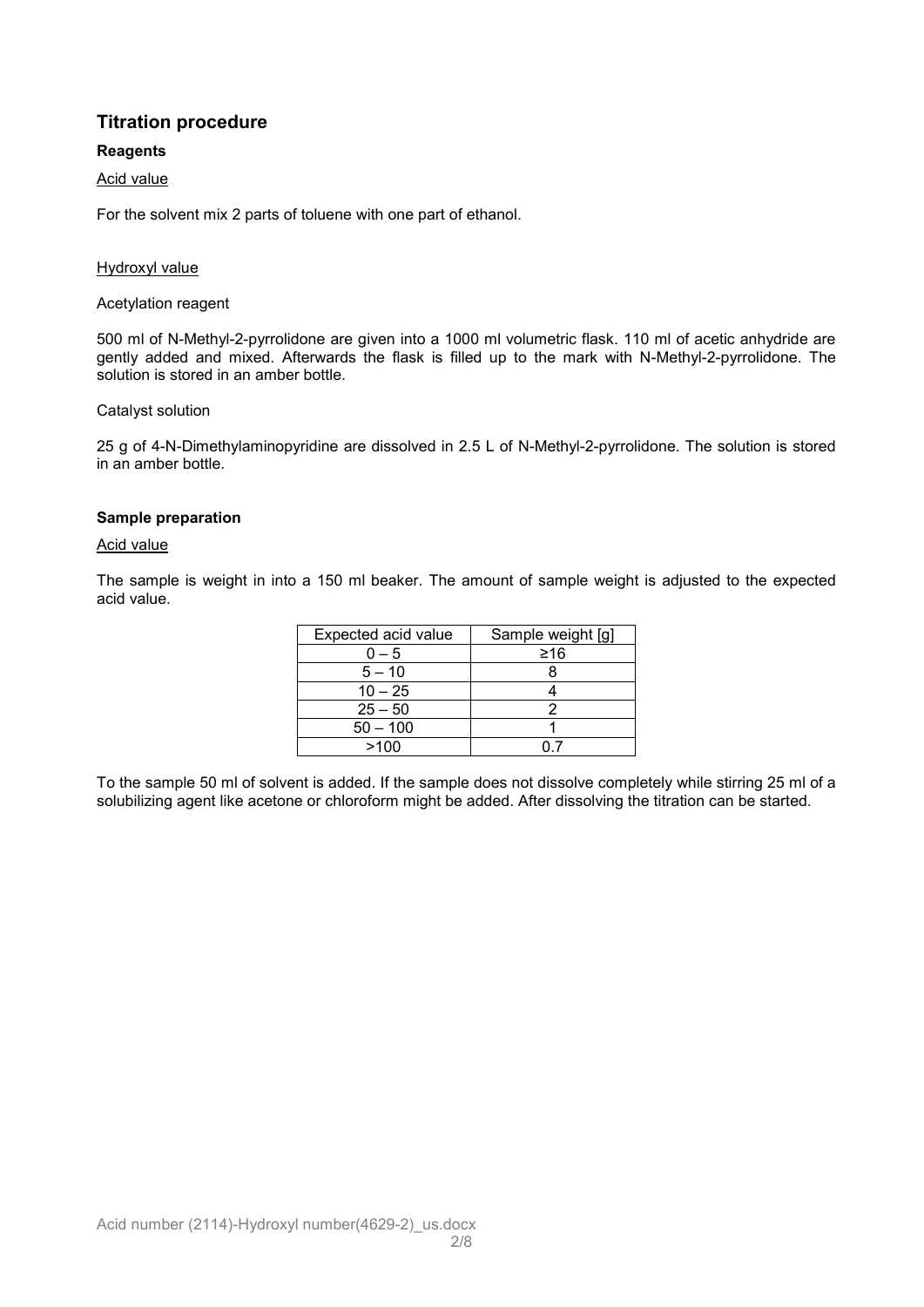#### Hydroxyl value

The sample is weight in into a 150 ml beaker. The amount of sample weight is adjusted to the expected hydroxyl value.

| Expected Hydroxylzahl | Sample weight [g] |
|-----------------------|-------------------|
| $0 - 15$              | 10                |
| $15 - 20$             | 6                 |
| $20 - 25$             | 5                 |
| $25 - 30$             | 4                 |
| $30 - 40$             | 3                 |
| $40 - 50$             | 2.5               |
| $50 - 100$            | $\overline{2}$    |
| $100 - 200$           | 1.2               |
| $200 - 300$           | 0.6               |
| $300 - 400$           | 0.4               |
| $400 - 500$           | 0.3               |
| $500 - 750$           | 0.2               |
| $750 - 1000$          | 0.15              |
| >1000                 | 0.1               |

To the sample 25 ml of the catalyst solution and 10 ml of the acetylation reagent are added. The beaker is covered with a watch glass and stirred. If the sample does not dissolve completely 25 ml of a solubilizing agent like dichlormethane or chloroform might be added. As soon as the sample is dissolved a reaction time of 15 minutes starts. After these 15 minutes 3 ml deionized water is added, the beaker is covered again and stirred for another 12 minutes. After the reaction time the titration can be started.

#### **Blank value**

Both the hydroxyl and the acid value require a blank determination. Therefore the titration is carried out in the same way as explained above without addition of the sample. A double determination is recommendable (Statistic: 2).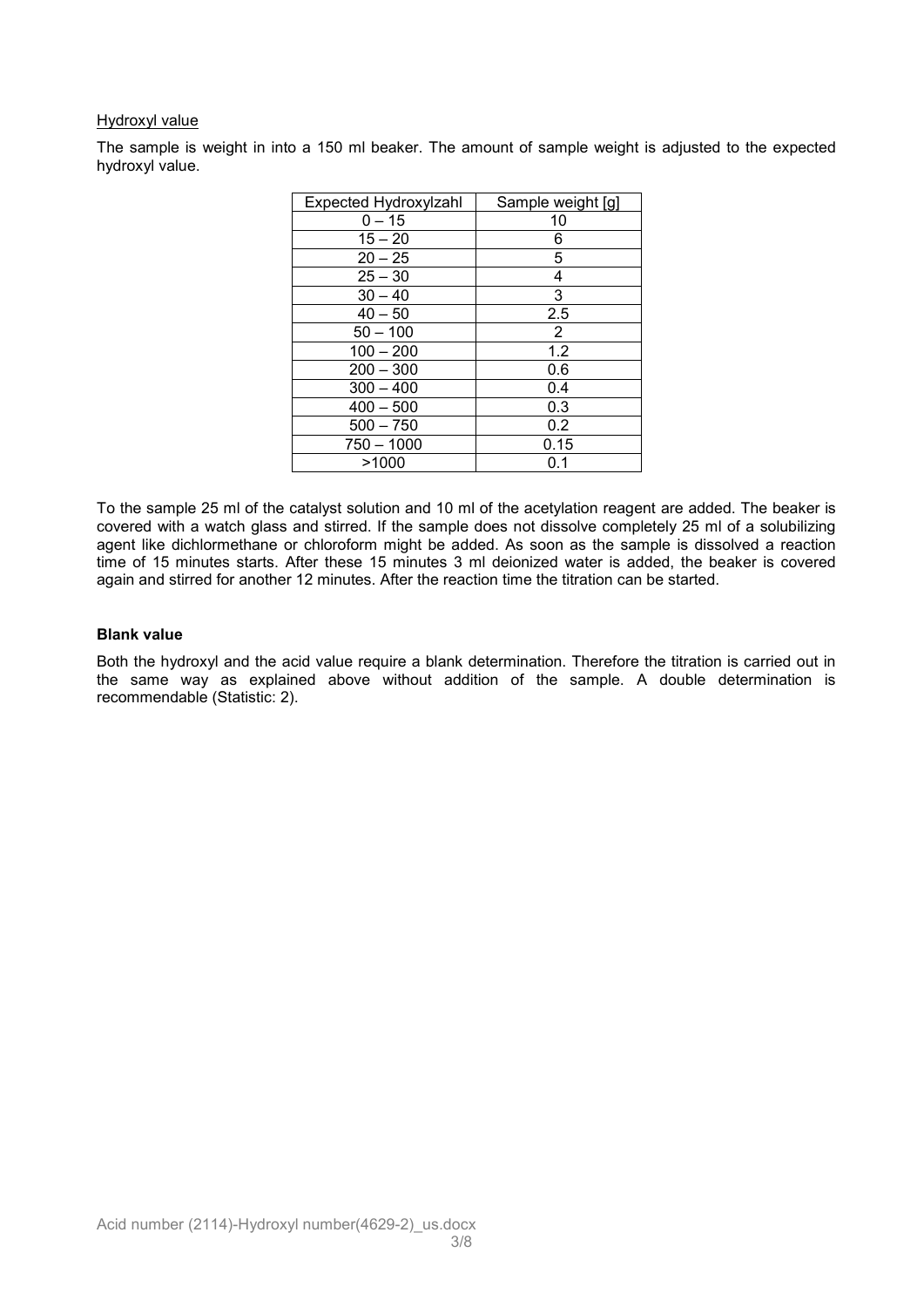# **Titration parameter**



| Default method          | $\overline{\phantom{0}}$   |                            |                              |
|-------------------------|----------------------------|----------------------------|------------------------------|
| Method type             | <b>Automatic Titration</b> |                            |                              |
| <b>Modus</b>            | Linear                     |                            |                              |
| Measured value          | mV                         |                            |                              |
| Measuring speed / drift | 15 <sub>s</sub>            | Minimum holding time       | $\qquad \qquad -$            |
|                         |                            | Maximum holding time       | $\qquad \qquad -$            |
|                         |                            | Measuring time             | $\qquad \qquad -$            |
|                         |                            | Drift                      | $\qquad \qquad \blacksquare$ |
| Initial waiting time    | 10 <sub>s</sub>            |                            |                              |
| Linear steps            | $0.01$ ml                  |                            |                              |
| Damping                 | Strong                     | <b>Titration direction</b> | decrease                     |
| Pretitration            | Off                        | Delay time                 | 0 <sub>s</sub>               |
| End value               | Off                        |                            |                              |
| EQ                      | Off                        | Slope value                | $\overline{\phantom{a}}$     |
| Max. titration volume   | $0.3$ ml                   |                            |                              |
| Dosing speed            | 100%                       | Filling speed              | 30 <sub>s</sub>              |

Calculation:

## $Result \, ml = EQ1$

| Consumption of titrant at the first Equivalence point<br>-∩1 |  |
|--------------------------------------------------------------|--|

The result is stored as global variable M01.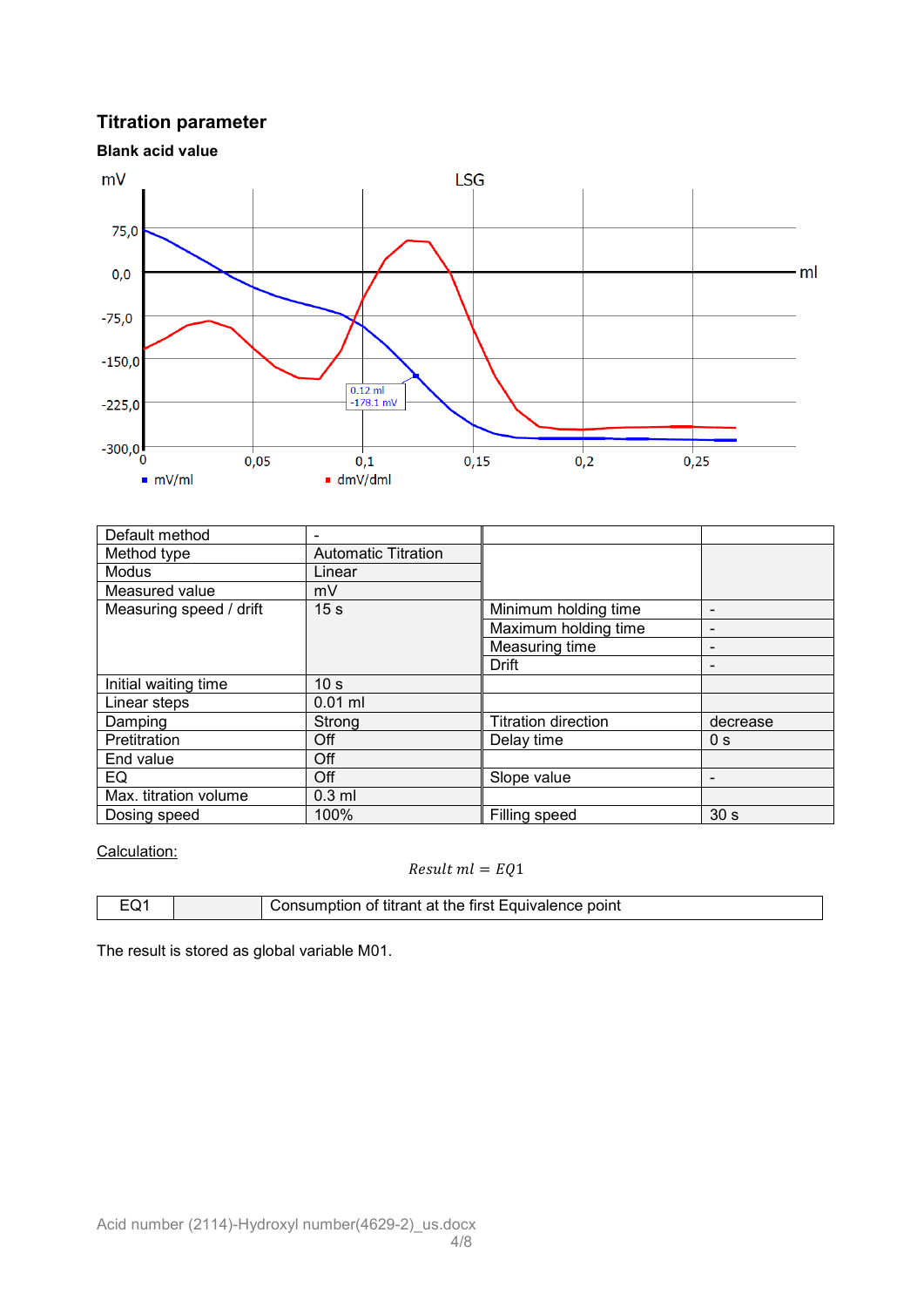## **Sample titration acid value**



| Default method          |                            |                            |                          |
|-------------------------|----------------------------|----------------------------|--------------------------|
| Method type             | <b>Automatic Titration</b> |                            |                          |
| <b>Modus</b>            | Linear                     |                            |                          |
| Measured value          | mV                         |                            |                          |
| Measuring speed / drift | User defined               | Minimum holding time       | 10 <sub>s</sub>          |
|                         |                            | Maximum holding time       | 20 <sub>s</sub>          |
|                         |                            | Measuring time             | 6s                       |
|                         |                            | Drift                      | 5 mV/min                 |
| Initial waiting time    | 10 <sub>s</sub>            |                            |                          |
| Linear steps            | $0.04$ ml                  |                            |                          |
| Damping                 | Strong                     | <b>Titration direction</b> | decrease                 |
| Pretitration            | Off                        | Delay time                 | 0 <sub>s</sub>           |
| End value               | Off                        |                            |                          |
| EQ.                     | Off                        | Slope value                | $\overline{\phantom{a}}$ |
| Max. titration volume   | 3 <sub>m</sub>             |                            |                          |
| Dosing speed            | 100%                       | Filling speed              | 30 <sub>s</sub>          |

Calculation:

$$
Result [mg KOH/g] = \frac{(B - EQ1) * T * M * F1}{W * F2}
$$

| B              | M01  | <b>Blank value</b>                                    |
|----------------|------|-------------------------------------------------------|
| EQ1            |      | Consumption of titrant at the first Equivalence point |
|                | WA   | Actual Concentration of the titrant                   |
| М              | 56.1 | Molecular weight                                      |
| W              | man  | Sample weight in g                                    |
| F <sub>1</sub> | 0.1  | Conversion factor 1                                   |
| F <sub>2</sub> |      | Conversion factor 2                                   |

The result is stored as global variable M02.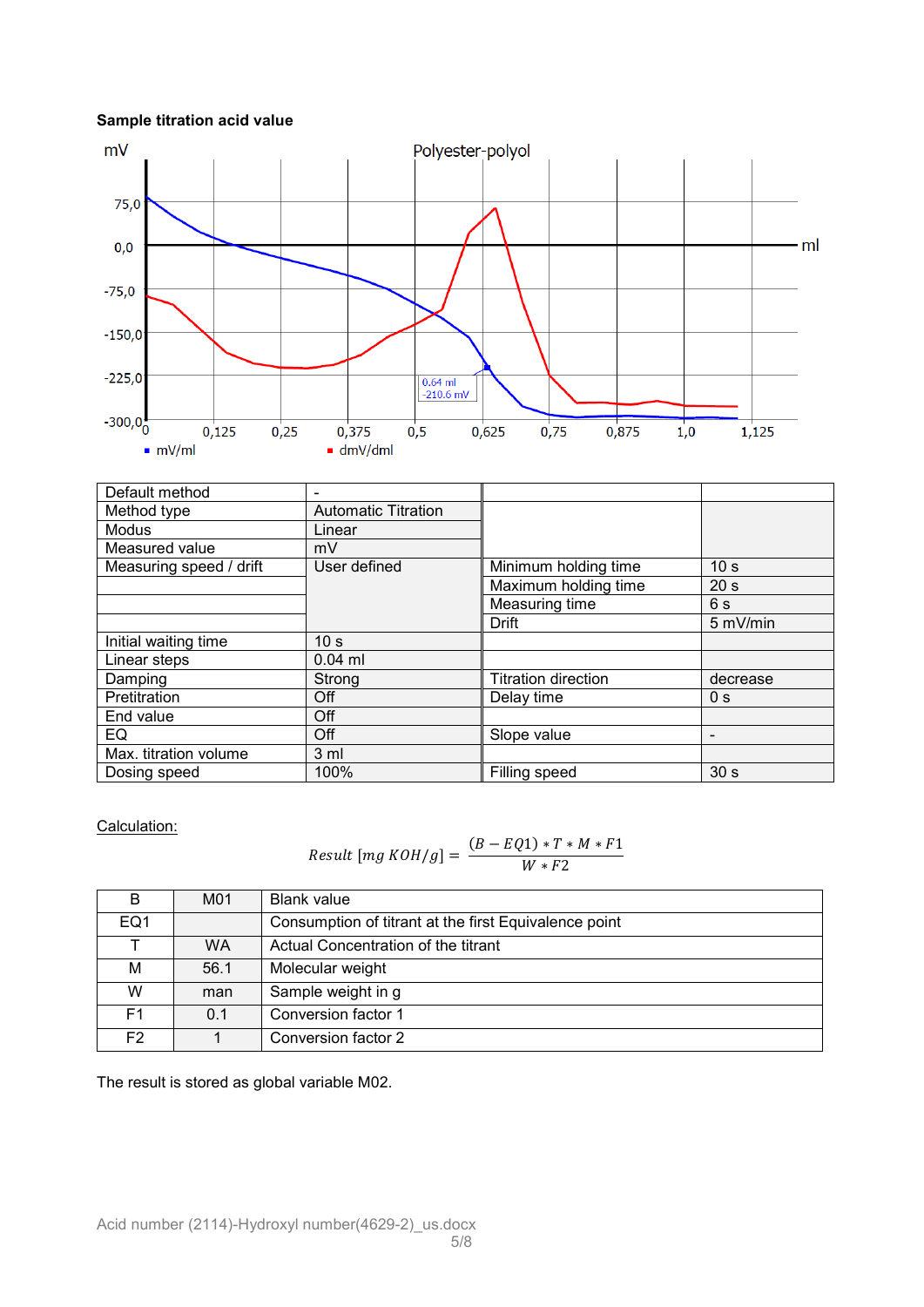# **Blank hydroxyl value**



| Default method          | $\overline{\phantom{a}}$   |                            |                          |
|-------------------------|----------------------------|----------------------------|--------------------------|
| Method type             | <b>Automatic Titration</b> |                            |                          |
| Modus                   | Dynamic                    |                            |                          |
| Measured value          | mV                         |                            |                          |
| Measuring speed / drift | User defined               | Minimum holding time       | 3s                       |
|                         |                            | Maximum holding time       | 15 <sub>s</sub>          |
|                         |                            | Measuring time             | 2s                       |
|                         |                            | Drift                      | 10 mV/min                |
| Initial waiting time    | 0 <sub>s</sub>             |                            |                          |
| Dynamic                 | <b>Steep</b>               | Max step size              | $\overline{\phantom{0}}$ |
|                         |                            | Slope max ml               | $\overline{\phantom{0}}$ |
|                         |                            | Min. step size             | -                        |
|                         |                            | Slope min. ml              |                          |
| Damping                 | Average                    | <b>Titration direction</b> | decrease                 |
| Pretitration            | $25$ ml                    | Delay time                 | 60 s                     |
| End value               | Off                        |                            |                          |
| EQ                      | On(1)                      | Slope value                | Steep                    |
| Max. titration volume   | 50 ml                      |                            |                          |
| Dosing speed            | 100%                       | Filling speed              | 30 <sub>s</sub>          |

#### Calculation:

## $Result \; ml = EQ1$

| ⊏∩1 | Consumption of titrant at the first Equivalence point |
|-----|-------------------------------------------------------|

The result is stored as global variable M03.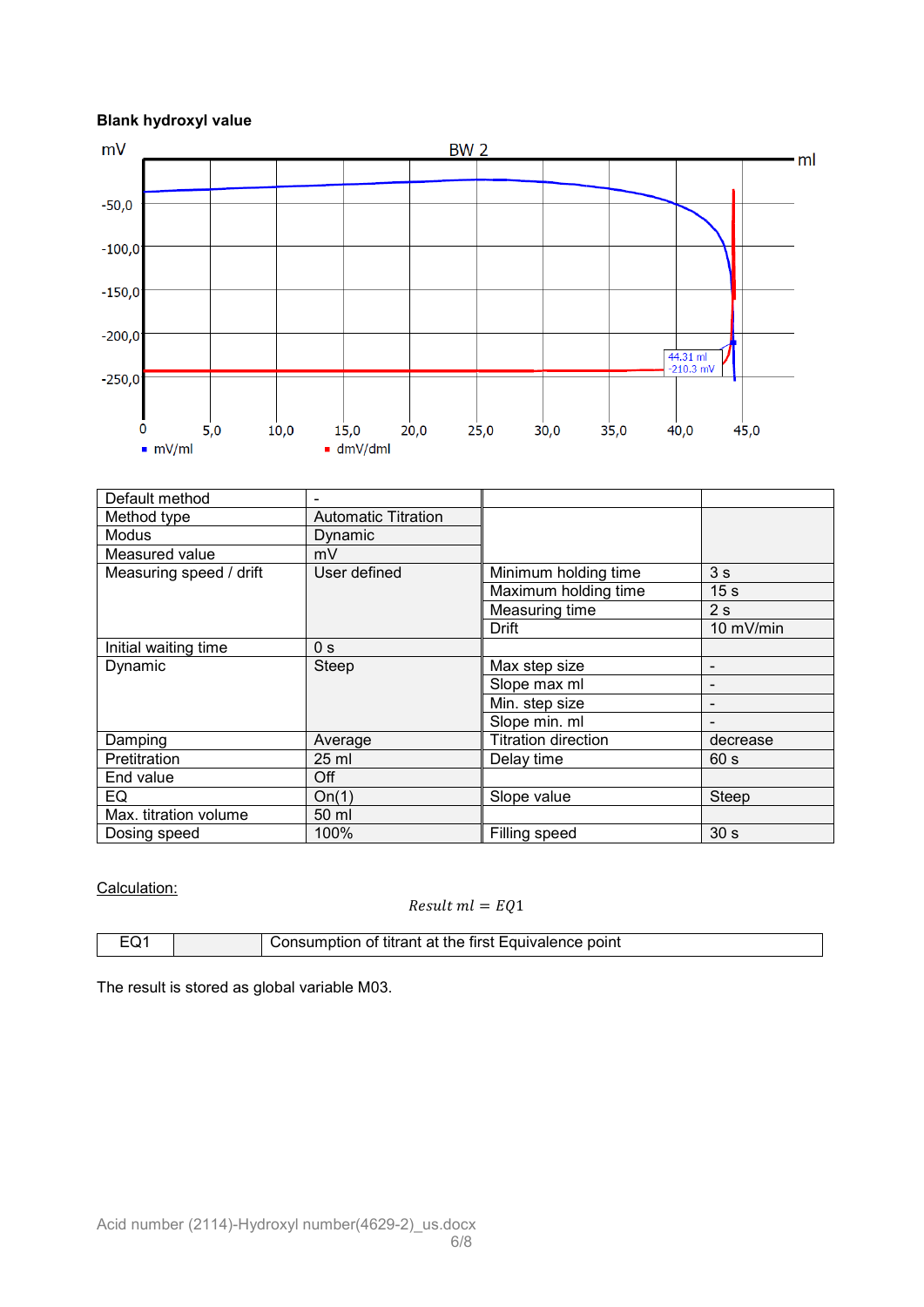# **Sample titration hydroxyl value**



| Default method          |                            |                            |                          |
|-------------------------|----------------------------|----------------------------|--------------------------|
| Method type             | <b>Automatic Titration</b> |                            |                          |
| Modus                   | Dynamic                    |                            |                          |
| Measured value          | mV                         |                            |                          |
| Measuring speed / drift | User defined               | Minimum holding time       | 3 <sub>s</sub>           |
|                         |                            | Maximum holding time       | 15 <sub>s</sub>          |
|                         |                            | Measuring time             | 2s                       |
|                         |                            | Drift                      | 10 mV/min                |
| Initial waiting time    | 0 <sub>s</sub>             |                            |                          |
| Dynamic                 | Steep                      | Max step size              | $\overline{\phantom{0}}$ |
|                         |                            | Slope max ml               |                          |
|                         |                            | Min. step size             | $\overline{\phantom{0}}$ |
|                         |                            | Slope min. ml              |                          |
| Damping                 | Average                    | <b>Titration direction</b> | Decrease                 |
| Pretitration            | Off                        | Delay time                 | 0 <sub>s</sub>           |
| End value               | Off                        |                            |                          |
| EQ                      | On(1)                      | Slope value                | <b>Steep</b>             |
| Max. titration volume   | 50 ml                      |                            |                          |
| Dosing speed            | 100%                       | Filling speed              | 30 <sub>s</sub>          |

Calculation:

$$
Result \left[ mg \ KOH/g \right] = \frac{(B - EQ1) * T * M}{W} + M02
$$

|     | M03  | Blank value                                           |
|-----|------|-------------------------------------------------------|
| EQ1 |      | Consumption of titrant at the first Equivalence point |
|     | WA   | Actual Concentration of the titrant                   |
| м   | 56.1 | Molecular weight                                      |
| W   | Man  | Sample weight in g                                    |
| M02 |      | Acid value                                            |